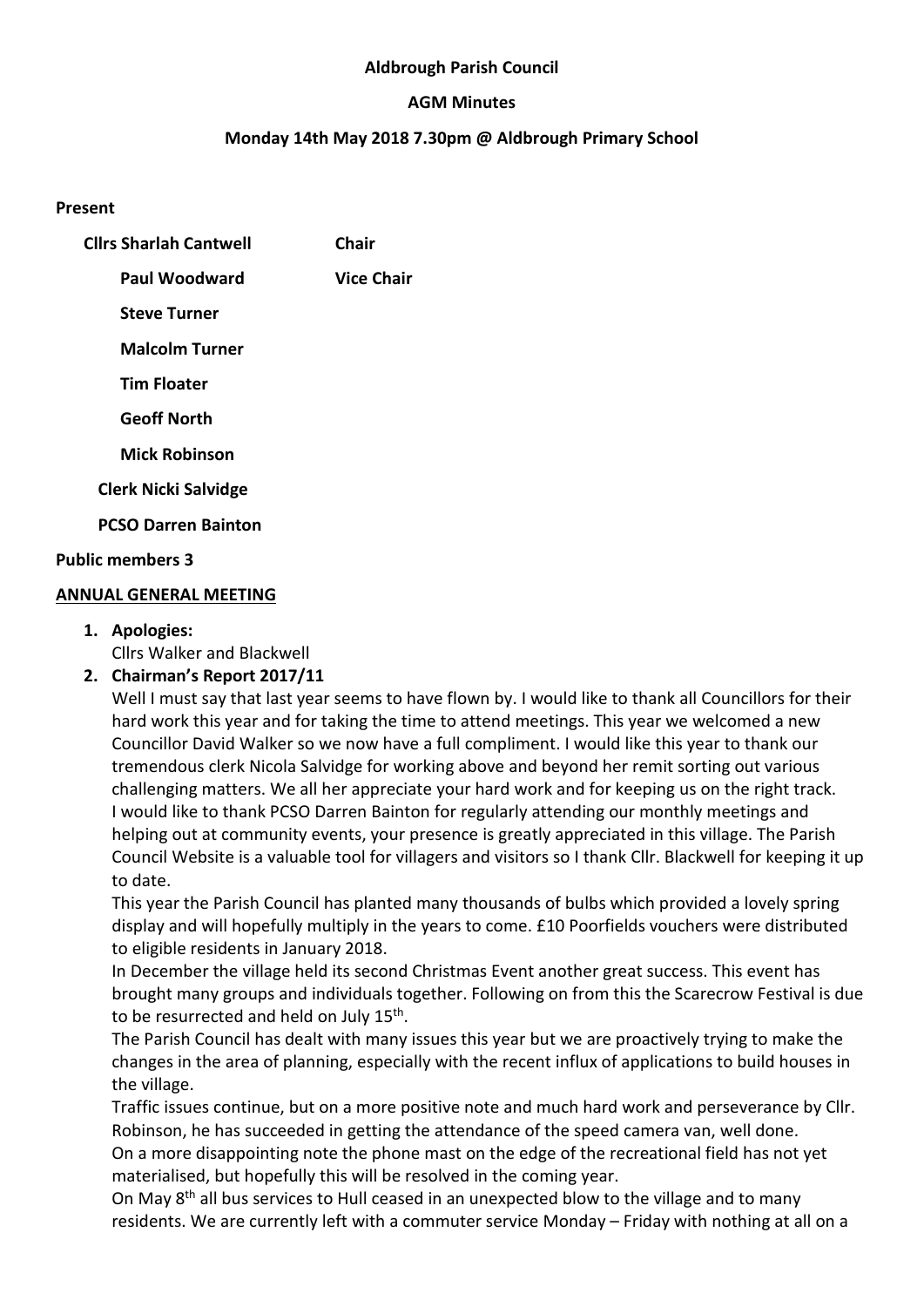Saturday and Sunday. The clerk myself and with much help from Janet Floater are working on a solution to this problem. So watch this space as they say. Thank you.

### **3. Election of Officers 2018/2019**

| <b>CHAIRMAN</b>           | Sharlah Cantwell      | Nominated, Agreed & Seconded |
|---------------------------|-----------------------|------------------------------|
| <b>VICE-CHAIRMAN</b>      | Paul Woodward         | Nominated, Agreed & Seconded |
| ALLOTMENT REPS (2)        | <b>Steve Turner</b>   |                              |
|                           | Tim Floater           |                              |
| <b>CEMETERY</b>           | <b>Steve Turner</b>   |                              |
| <b>OVERSEER</b>           |                       |                              |
| <b>EMERGENCY</b>          | <b>Steve Turner</b>   |                              |
| PLANNING REPS (3)         | Paul Woodward         |                              |
|                           | David Walker          |                              |
| <b>FLOODING REP</b>       | Geoff North           |                              |
| GAS SITE REPS (2)         | Kevin Blackwell       |                              |
|                           | <b>Tim Floater</b>    |                              |
| POLICE LIAISON REP        | <b>Tim Floater</b>    |                              |
| <b>SUSTAINABILITY REP</b> | <b>Malcolm Turner</b> |                              |
| <b>TEMPERENSE REP</b>     | <b>Steve Turner</b>   |                              |
| <b>TOWERY REP</b>         | Geoff North           |                              |
| <b>VILLAGE HALL REP</b>   | Mick Robinson         |                              |
| PERSONNEL REPS            | <b>Steve Turner</b>   |                              |
|                           | Paul Woodward         |                              |
|                           | <b>Tim Floater</b>    |                              |
| Community                 | Mick Robinson         |                              |
| Partnership Rep           |                       |                              |
| Web Site                  | Kevin Blackwell       |                              |
|                           |                       |                              |

### PARISH COUNCIL ORDINARY MEETING AGENDA ITEMS

**1. Apologies of Absence** 

Cllrs Walker and Blackwell

**2. To suspend the meeting for a period of no longer than 15 minutes for public participation**  Mr Lloyd asked if anything could be done to alleviate parking issues on the right of Carlton Lane as vehicles not believed to be residents of Carlton Lane are parking on the path. Cllr Floater said that hopefully a new agreement between the Fish Shop and The George and Dragon would alleviate some of these issues.

It was also suggested that the shop owner could ask to park there to help the situation. Cllr Robinson stated that there is still a problem of cars using Hornsea Road cutting off the end of Carlton Lane to pass parked traffic.

PCSO Bainton to look into, Clerk to write to Debbie Fagan.

- **3. To receive declarations of interest by any member of the council in respect of the Agenda items below. Members declaring an interest should (A) identify the agenda item and the type of interest being declared & (B) note dispensations given to any member of the council in respect of the agenda items below**  Cllr North declared an interest on Item 9 ref 18/00785/OUT
- **4. To approve last month's minutes held Monday 9th April 2018** Agreed with change to item 12 line 4 to read Hedge at Play area needs cutting.
- **5. To present the financial accounts Chair to approve and sign**  Agreed and signed
- **6. Annual Audit to be approved and signed by Chairperson**  Agreed and Signed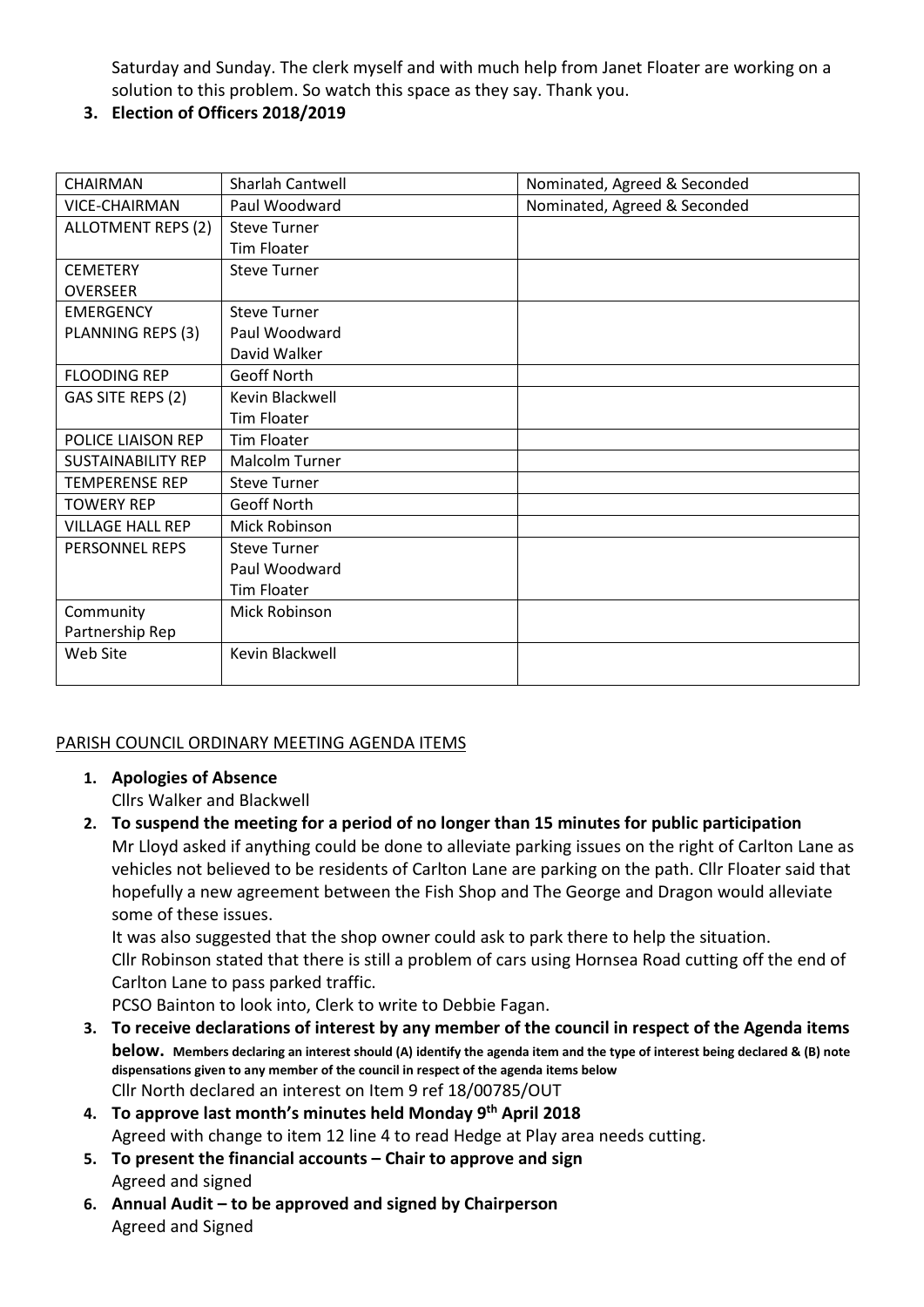### **7. Police Matters**

Report of damage to wall around Elm Tree and connection to neighbouring wall reported to PCSO Bainton, Clerk to report to planning.

Crime report read 1 crime for Aldbrough and 1 report of ongoing Anti-Social behaviour. Cllr North reported scaffolding sticking out over the highway on North Street.

PCSO Baintion envisages lots of problems coming from residents when people start to move into the new properties on Springdale, especially if parking not available prior to sales.

Cllr Woodward suggested parking permits.

Cllr. M Turner reported issues of fly tipping on East Newton Road, believed to be building waste. Cllr. M Turner also asked if there is anything that can be done over cars playing music at high volumes, PCSO Bainton advised that if they moving there is little that can be done, however if they are parked and causing a nuisance they can be reported.

# **8. Matters arising – Chair to receive updates on 'Resolves'**

Buses – New timetable now operating, ERYC have already put in a advert for a new tender for the 220 in September to run the bus due to high cost of Acklams, they will continue to run as long as it is viable. It is believed the current fare is just £1.

Cllr Cantwell and the clerk have been in discussion with Pearsons coaches and ERYC regarding a community bus from Aldbrough Cliff Top to Asda Bilton at 9.30am and a return at 2pm Monday to Friday with a later return of 3.30 on a Saturday. To run this on a four week trial the cost will be £2140, the clerk has written to Withernwick Wind Farms, The Charity Shop, Caravan Park, SSE, Asda and will apply to Hornsea Lions in a hope to cover any left-over expenses once the amount from paying customers has been deducted. ERYC have been very helpful in offering to cover marketing and timetables and help with the legal implications. This will have to be a use or loose service and not be funded by the Parish Councils precept. ERYC are unable to help with any additional funding. Start date looking at a possible 4<sup>th</sup> June.

Cllr Woodward concerned over what would happen to any outstanding grant money if the scheme un successful- Cllr Cantwell explained it would be given back. Cllr Woodward concerned that it does not make financial sense, Cllr. Cantwell explained that it is not to be a money making scheme and that it was all very much still in the planning stage. Chris Mottershaw from ERYC is being very helpful with advice.

Cllr Floater suggested contacting Sproatley who he believes have a charity which may be able to help.

Cllr Robinson blamed EYMS for buying up all the small bus company's.

PCSO Bainton congratulated the chair for her hard work.

Clerk contacted Bob Rackeley of EYMS to see if any of the empty buses going through the village to start trips in Hornsea following the closure of the bus station can be used by residents going to Hornsea.

Parking Castle Hill/Hornsea Road- highways unable to do anything unless parked vehicles cause an accident.

Hedges Garton Road inside playground being cut by Alan Tharratt. Cllr Robinson to provide combination code to allow access.

Cllr Cantwell asked Cllr Robinson if a meeting could be arranged with the Recreation Committee over its responsibilities, as highlighted by recent legal advice, Cllr Robinson spoke of his concern that information received by the clerk from Stamp, Jackson and Proctor regarding the recreation ground was incorrect and argued that over 10 years ago the Parish Council had agreed to cut the grass and did not understand why they should question it now. Cllr Robinson also questioned the use of the annual £50 ground rent paid by the Village Hall, as his belief is that it should go to the Recreation Committee.

Triangle end of Nottingham Road, that they could consider bollards however they believe parked cars are forcing traffic onto the triangle therefore they would soon be hit. However highways will keep an eye on the situation however cannot guarantee that there will be any measurers put in place during this financial year.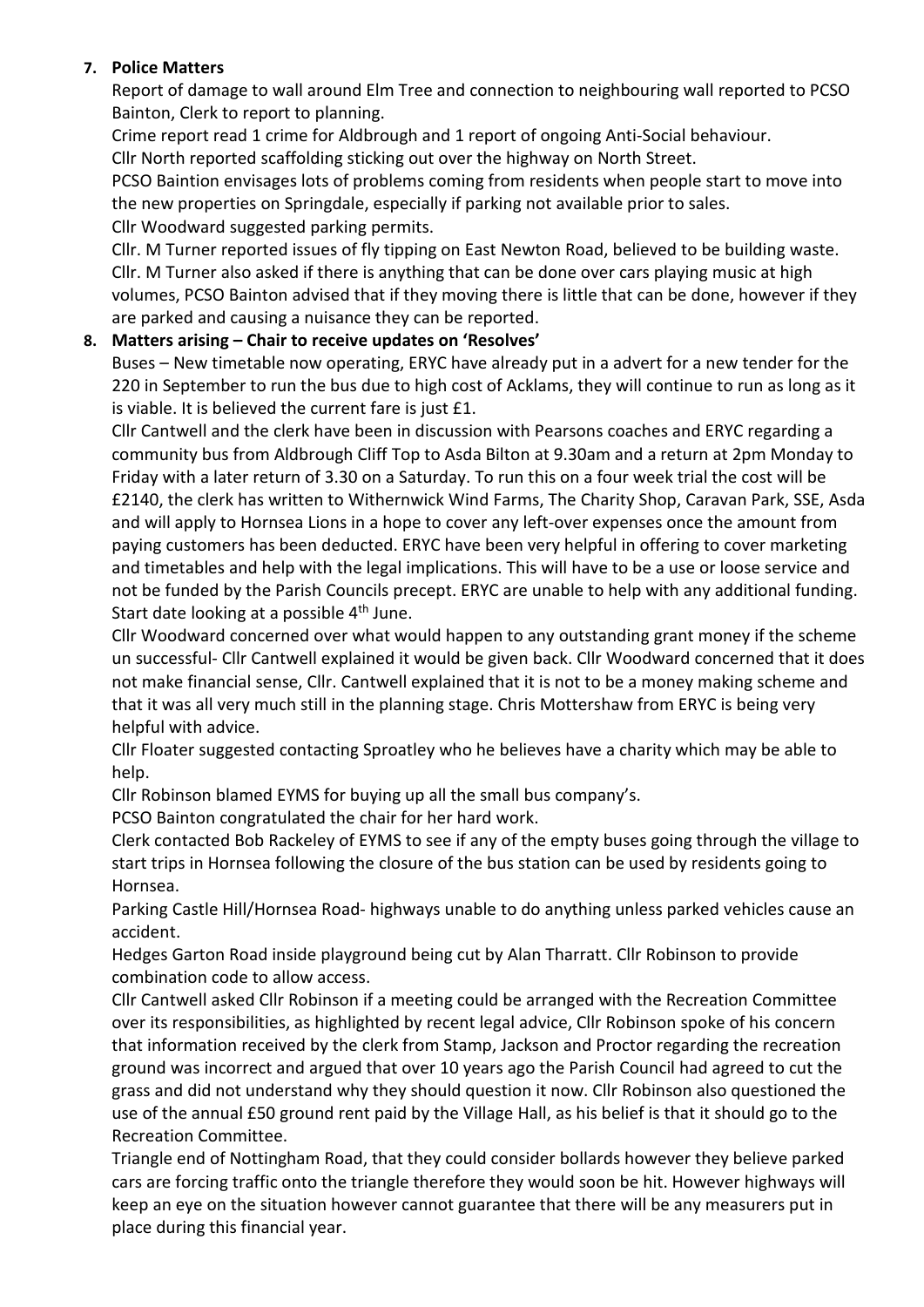Moving of speed limit Hornsea side, Experience has shown that the further away a speed limit is from a settlement the less effective it tends to be as drivers are not inclined to slow down if they are not in a built up area (even if they do slow down they tend to speed up again if there are no properties or junctions). The current signs are clearly visible to drivers approaching from Hornsea as is the flashing variable message sign and if drivers are ignoring these then moving them further away from the village is unlikely to have any effect.

Cllr North stated that when plans received on Hull Road for a unit for problem children that ERYC moved quickly to change that speed limit and would like to know why.

50mph sign on Garton Road has fallen off, clerk to report, PCSO Bainton asked if anyone had heard of the Fix my Street ap, clerk to look into.

De Fib box – someone coming to look from YAS

Garton Road footbridge – done

Phone mast- following the phone company pulling out upon instruction the solicitor acting for LCF Law is continuing with the lease at no cost to the Parish Council should another party become interested. Cllr Robinson reported that he and Jenny Smith had attended solicitors with proof of ID for the Village Halls and suggested that when lease is due to be signed that all parties meet in the village hall.

Consultation for joint minerals plan – no impact of the Aldbrough Parish.

Coastal Path – comments received so far include requesting it come through the village. Possible use of existing path East Hill, Sandpits Lane, Seaside Road with signage to village centre, shops. 19 Ash Grove, clerk requested planning inspector visit who found the fence too high and requested it be reduced. Cllr Woodward has spoken with neighbours and whilst it does seem unfair that the residents are struggling to access their properties.

Planning meeting – very poor turn out but plan formulated, clerk to write requesting support in form of letter from all Parish Councils to take to Overview and Scrutiny committee.

Visit of Bio Mass site – took place on  $10^{th}$  May, those attending found it very informative and surprised by the changes since the last visit. There will be no straw of medical waste burnt there as rumoured.

School agreement for lease of hall for meeting at £8 per hour, to re-negotiate September when new head takes over.

# **9. Planning Applications**

Note change of description on outline planning application 18/00183/OUT to land North West and South of Telephone exchange

Ref 18/01239/PLF construction on ménage and flood lights at East Hill Hornsea Road – no objection Ref 18/01200/PLF replacement garage 25 Headlands Road- no objection

Ref 18/00785/OUT erection of dwelling and garage following demolition of existing buildings 32 Carlton Lane – councillors to pass their comments onto the clerk at a later date.

Ref 18/01302/OUT outline for residential development following the demolition of existing buildings land North and East 11 North Street – clerk to write with objections

# **10. Correspondence**

Report of public footpath bridge that crosses Lambwath stream on the footpath opposite McColls on Church Street – clerk reported to ERYC as now under their responsibility, this has been passed on for urgent attention. Conifer hedges need cutting back, clerk to ask Alan Tharratt to chop back nettles and weed kill

SSE re redundant pipework showing following recent storms at Aldbrough Sands, they are monitoring this.

Mr Storey is very upset about the Springdale development, especially as building work has continued despite no permission granted as yet.

Insurance received this years premium £728.98, last years £824.29 agreed to pay.

Email received regarding the safety of a garage next to No 1 Queensmead, clerk to report to ERYC.

### **11. Any Other Business**

Quote for replacement swing £3000 with metal feet, £2700 with wood.